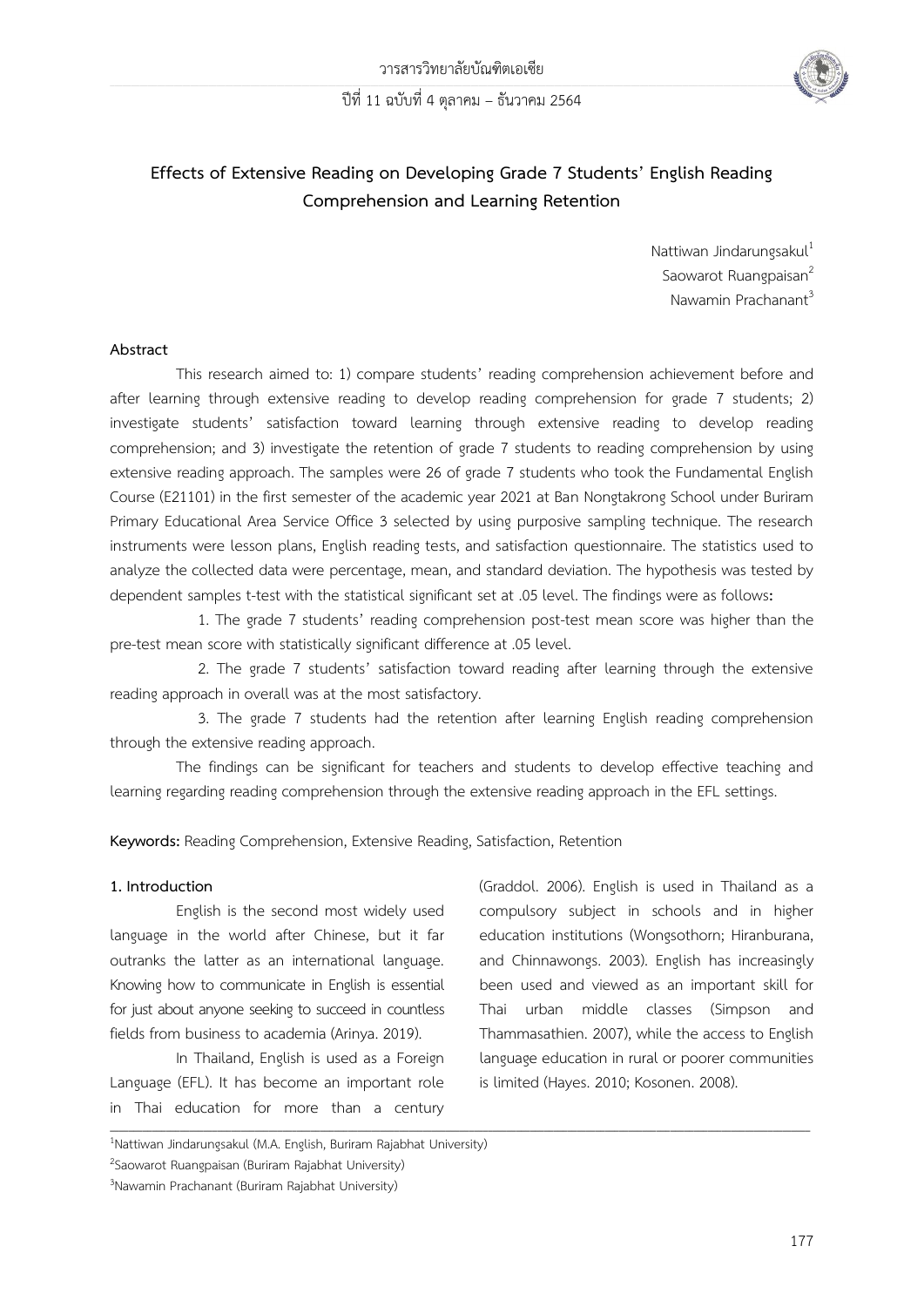

English has four main skills: listening, speaking, reading, and writing. Each skill has importance for learners in different facets of communications. Reading is one of skills appears in several materials such as books, magazines, newspapers, internet and so on. Reading plays an important role for EFL learners since it is the tool to get knowledge and access new technology. In addition, reading becomes an essential instrument to enhance the potential people and the channel of learning so people read more know more. Reading is useful for language acquisition.

Reading comprehension has always played a crucial role in EFL classroom. Reading skill is one of the English skills used for high school and pre-university learners to pass entrance examination to get seat in universities. However, reading comprehension is included in EFL materials, textbooks and courses in several levels (school and university) and almost in all areas, both general and particular (Khansir and Gholami Dashti, 2014) . In order to improve students in reading comprehension, reading strategies can help students understand the text they and improve their comprehension,

Therefore, the researcher has looked for an effective approach to enhance the students' reading comprehension, to be suitable for the students in the  $21<sup>st</sup>$  century and that students can choose many channels in learning reading and improve their reading comprehension.

Extensive reading approach is one of strategies employed to enhance reading skill for students. Extensive reading (ER) is " reading in quantity in order to gain a general understanding of what is read, to develop good reading habits, to build knowledge of vocabulary and structure, and to encourage a liking for reading" (Richards and Schmidt, 2002, p 139 -149). Extensive reading is an approach of teaching that helps students to become better at the skill of reading rather than reading to study the language itself. This shows that the immediate focus of extensive reading is on the content being read, rather than on language skills (Extensive Reading Foundation Guide. 2011).

Because of the benefits of extensive reading mentioned earlier, the researcher as one of the teachers at Ban Nongtakrong School where is located in Lahansai District, Buriram Province and it is the expansion school under Buriram Primary Educational Area Service Office 3 believes that extensive reading will help the students at grade 7 students at Ban Nongtakrong School improve their English reading comprehension For this reason, the researcher employs extensive reading approach to improve students' reading comprehension and this approach will encourage students to have a positive thought in reading and become bookworm eventually.

### **2. Purposes of the Study**

1) To compare students' reading comprehension achievement before and after learning through extensive reading to develop reading comprehension for grade 7 students.

2) To investigate students' satisfaction toward learning through extensive reading to develop reading comprehension.

3) To investigate the retention of grade 7 students to reading comprehension by using extensive reading approach.

### **3. Methodology**

#### **3.1 Population and Samples**

The population of this research consisted of 120 grade 7 students of the academic year 2021 from the 9 schools of Samrong-mai school cluster, Lahansai District, Buriram Province under Buriram Primary Educational Area Service Office 3.

The samples in this research composed of 26 grade 7 students who studied the Fundamental English Course (E21101) in the first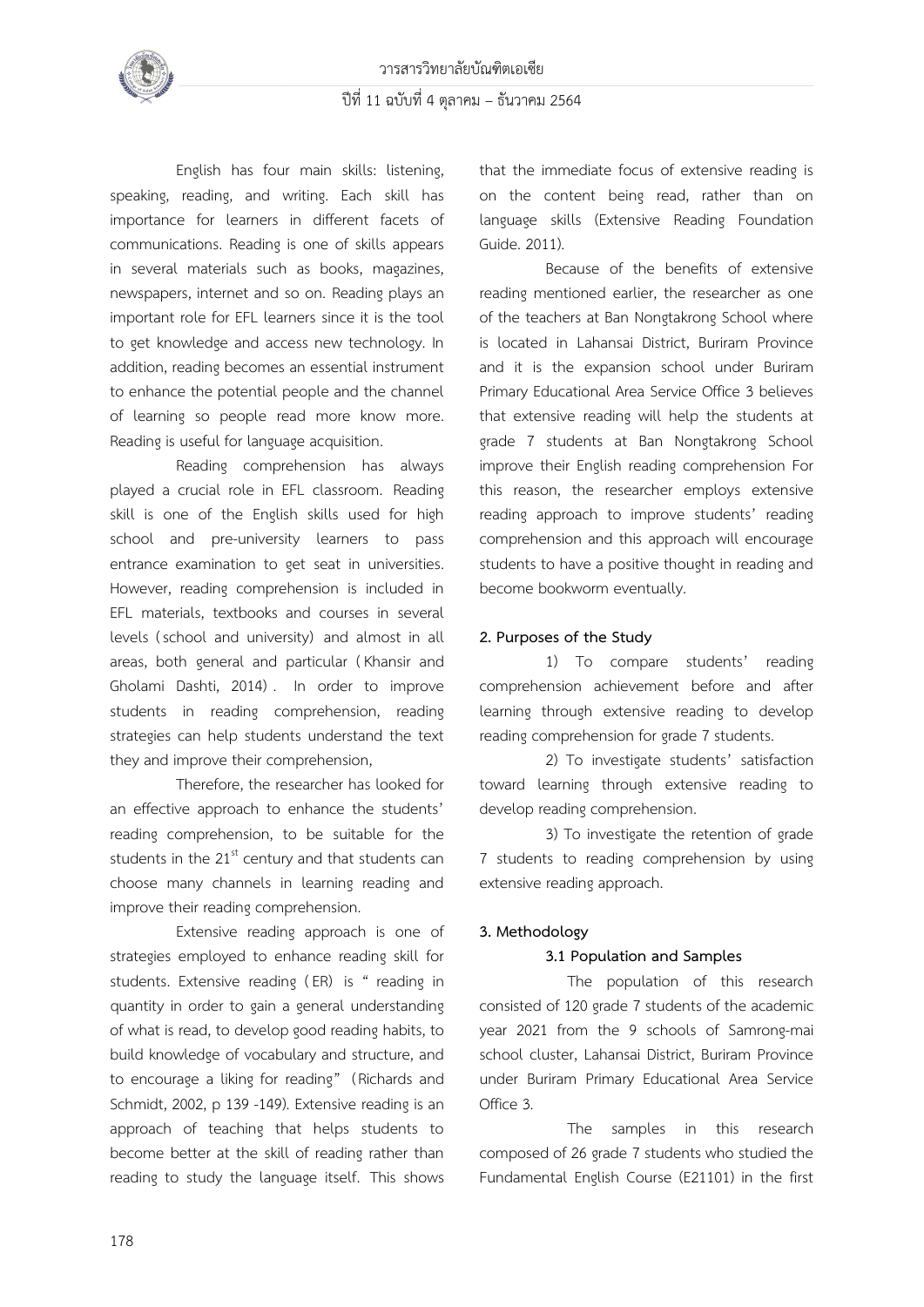

semester of the academic year 2021 at Ban Nongtakrong School, Lahansai District, Buriram Province under Buriram Primary Educational Area Service Office 3. They were selected by purposive sampling technique because this class consisted of a mix of low, moderate and high proficiency students. The samples were grouped based on English Reading Course achievement test score in the previous academic year 2019. The reason to group the samples using previous score of on English Reading Course in the academic year 2019 because the researcher found students' scores on English Reading Course were low than it should be.

### **3.2 Research Instruments**

3.2.1 Six lesson plans for teaching extensive reading to develop comprehension for grade 7 students who will study the Fundamental English Course (E21101) at Ban Nongtakrong School in the first semester of the academic year 2021. Each lesson plan will totally last 3 hours. The whole lesson plan will be totally 18 hours.

3.2.2 The English reading test through extensive reading for grade 7 students conducted by the researcher of 10 items for multiple choice, 5 true or false, 5 matching items and 10 vocabulary quizzes. The whole English reading tests were totally 30 items.

3.2.3 Reading materials were short stories employed as reading instruments to gather data concerning the students' reading comprehension through extensive reading.

3.2.4 A set of questionnaires of students' satisfaction toward English reading was designed to collect the data from the students after learning reading through extensive reading.

#### **3.3 Data Collection**

3.3.1 To start the research, the students were asked to do the pre-test which consisted of 30 multiple-choices in 1 hour.

3.3.2 The students were informed the objectives of this research and the procedure of the eight-week extensive reading. Since the short-story length was not very long and students would possibly finish reading each short story in one week.

3.3.3 Regarding to the development of students' English reading comprehension using the extensive reading approach, the students required to read short stories that they voted eight stories, and three hours per each story.

3.3.4 After reading each short story, students did the mini-test in order to check their comprehension of the text.

3.3.5 After attending English reading comprehension using the extensive reading approach, the post-test was used to evaluate the samples' English reading comprehension for 1 hour.

3.3.6 The samples were asked to fill out the questionnaires focusing on their satisfaction after being taught reading comprehension toward the extensive reading approach.

3.3.7 Fourteen days after the posttest, the researcher let students do the delayed post-test. They spent approximately 1 hour doing the test.

### **4. Data Analysis**

## **4.1 The Data Obtained from the Pretest and Post-test**

According to the evaluation of the samples about their English reading comprehension before and after being taught through the extensive reading approach, the researcher analyzed the pre-test and post-test to compute and find out the percentage  $(\%)$ , mean  $(X)$  and standard deviation (S.D.).

The researcher used the dependent samples t-test to compare the difference between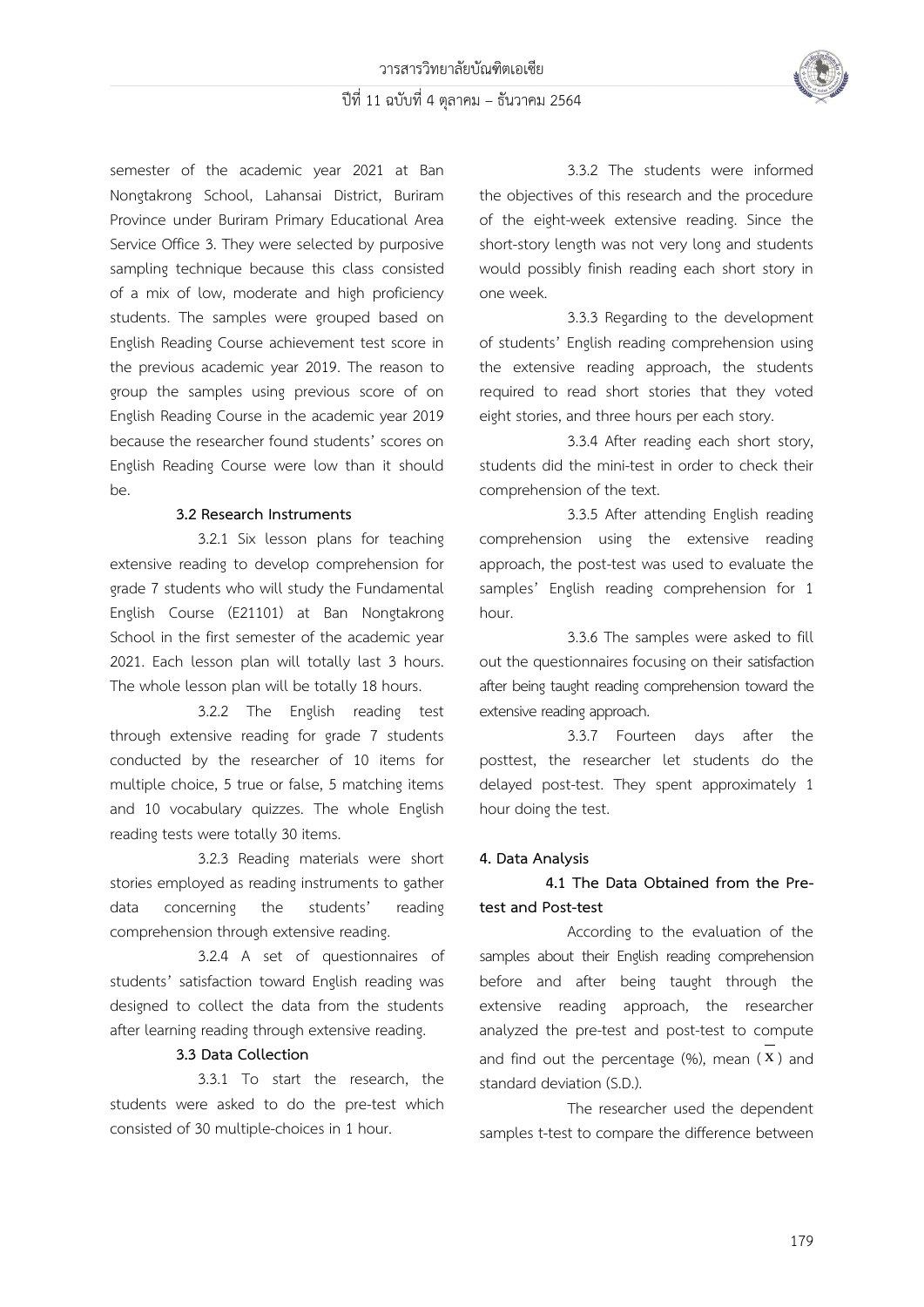

the pre-test and the post-test mean scores to find out a significant difference set at .05 level.

**4.2 The Data Obtained from the Satisfaction Questionnaire**

The evaluation of students' satisfaction was calculated for the mean  $(X)$  and standard deviation (S.D.). The following will be the criteria for levels for analysis of each question (Srisa-ard. 2002: 99-103):

**4.3 Participants' Additional Opinion Data** 

This section was the open-ended questions that the researcher required the participants to give more opinions and suggestions about learning English reading comprehension toward the extensive reading approach. The

researcher used the content analysis technique to detect the satisfaction and reaction of participants.

### **5. Findings**

# **5.1 Research Question One: Does the extensive reading help increase students' reading comprehension achievement?**

This section reports the results of the analysis of the quantitative data from English reading test employed in this research to compare students' reading comprehension before and after learning through the extensive reading approach. Pre-test scores (30 scores) and post-test scores (30 scores) were compared to find out the statistically significant difference as shown in Table 1, respectively.

| <b>able I</b> . Companson or the binefence between PTE-test and POSt-test Mean SCOTES |    |        |       |      |        |  |
|---------------------------------------------------------------------------------------|----|--------|-------|------|--------|--|
| Learning                                                                              |    | Total  |       | S.D. |        |  |
| Achievement                                                                           |    | Scores |       |      |        |  |
| Pre-test                                                                              | 26 | 285    | 10.96 | 1.61 | 24.68* |  |
| Post-test                                                                             | 26 | 652    | 25.08 | 1.76 |        |  |

**Table1 :** Comparison of the Difference between Pre-test and Post-test Mean Scores

\*Significant difference at .05

As shown in Table 1, it indicates that the students who learned English reading comprehension through the extensive reading approach had higher reading comprehension had higher learning achievement on post-test mean scores  $(X = 25.08)$  than the pre-test mean scores (  $(X = 10.96)$  at the .05 level of the statistically significant difference ( $t = 24.68$ ).

**5.2 Research Question Two: Does the extensive reading improve the students' satisfaction through reading comprehension?** 

This section reports the results of the analysis of the quantitative data from the questionnaire used in this study to find out the students' satisfaction after learning reading comprehension through the extensive reading approach. The results were shown in Table 2.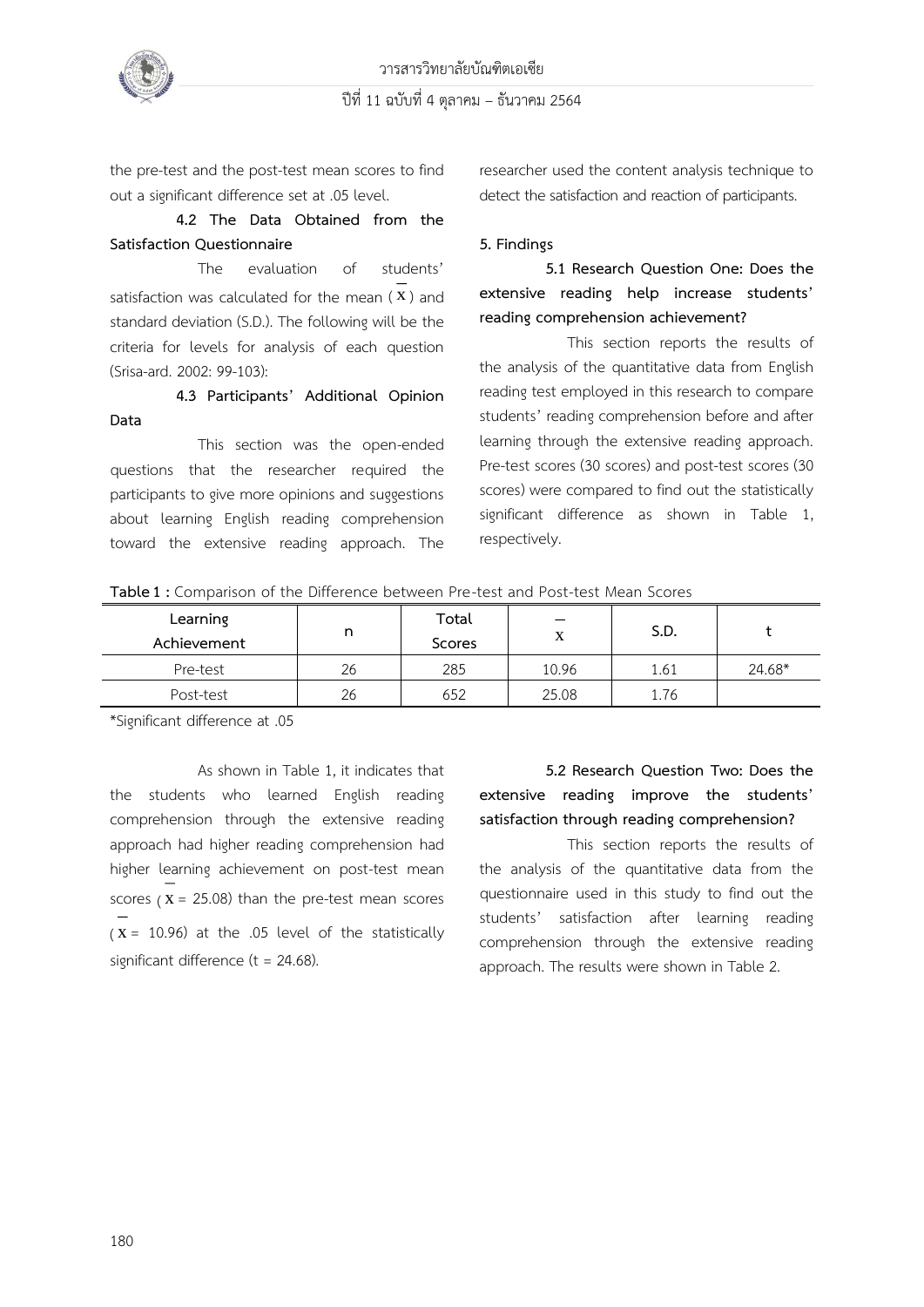

| Table 2: Students' Satisfaction after Learning Reading Comprehension through the Extensive Reading |  |  |  |  |
|----------------------------------------------------------------------------------------------------|--|--|--|--|
| Approach                                                                                           |  |  |  |  |

| No.                | Statements                                                                                                                             | $\mathbf X$ | S.D. | Level                       |  |
|--------------------|----------------------------------------------------------------------------------------------------------------------------------------|-------------|------|-----------------------------|--|
| $\mathbf{1}$       | The extensive reading<br>improves<br>reading<br>my<br>comprehension skills.                                                            | 4.77        | 0.42 | The Highest Satisfactory    |  |
| $\overline{2}$     | The extensive reading helps me learn new words.                                                                                        | 4.65        | 0.68 | The Highest Satisfactory    |  |
| 3                  | The number of books is enough for the extensive<br>reading approach.                                                                   | 4.50        | 0.75 | Higher Satisfactory         |  |
| $\overline{4}$     | The level of difficulty of each book appropriates<br>students' level                                                                   | 4.62        | 0.68 | The Highest Satisfactory    |  |
| 5                  | reading<br>approach<br>extensive<br>helps<br>The<br>me<br>understand better the reading from your regular<br>class text book.          | 4.73        | 0.59 | The Highest Satisfactory    |  |
| 6                  | The extensive reading approach is useful because it<br>helps me learning English while learning about thing<br>that you enjoy.         | 4.54        | 0.75 | The Highest Satisfactory    |  |
| $\overline{7}$     | The extensive reading helps me get a better a grade<br>because it makes me a better reader.                                            | 4.58        | 0.69 | The Highest Satisfactory    |  |
| 8                  | The extensive reading makes me better at reading<br>speed and comprehension.                                                           |             | 0.74 | The Highest Satisfactory    |  |
| 9                  | The extensive reading approach should be added in<br>every semester.                                                                   |             | 0.52 | The Highest Satisfactory    |  |
| 10                 | I have a positive attitude through learning English<br>reading comprehension after learning through the<br>extensive reading approach. | 4.69        | 0.61 | The Highest Satisfactory    |  |
| <b>Grand Total</b> |                                                                                                                                        | 4.64        | 0.58 | The Highest<br>Satisfactory |  |

As shown in Table 2, it indicates that grade 7 students were the highest satisfactory with English reading comprehension through the extensive reading approach in overall  $(x = 4.64,$ S.D. = 0.58). It is noticeable that the three highest mean score were no. 1 "The extensive reading improves my reading comprehension skills."  $(X =$ 4.77, S.D. = 0.42), followed by no. 9 "The extensive reading approach should be added in every semester."  $(X = 4.73, S.D. = 0.52)$ , and no. 10 "I have a positive attitude through learning English reading comprehension after learning

through the extensive reading approach.  $(x =$ 4.69, S.D.  $= 0.61$ ), respectively.

# **5.3 Research Question Three: Does the extensive reading sustain students' retention through reading comprehension?**

This section reports the students' retention of English reading comprehension through the extension reading approach. The researcher used the post-test and delayed posttest scores from the English test were compared by using descriptive and inferential statistics. The results were shown in Table 3.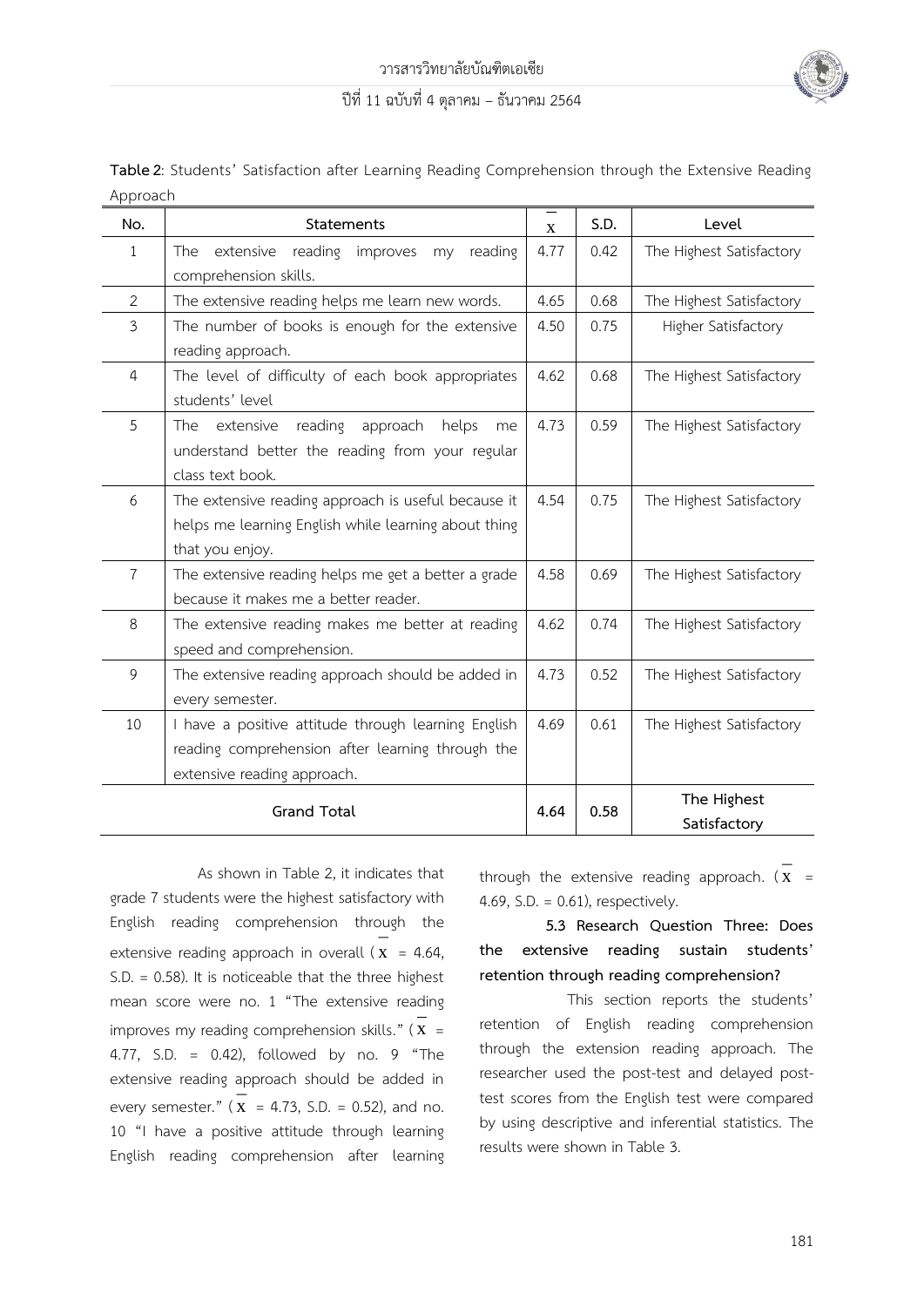

**Table3**: Comparison of the Experimental Group's Scores Obtained from the Post-test and the Delayed Post-test ( $n = 26$ )

| Learning Achievement |    | <b>Total Scores</b> |       | S.D. |      |  |
|----------------------|----|---------------------|-------|------|------|--|
| Post-test            | 26 | 652                 | 25.08 | 1.76 |      |  |
| Delayed Post-test    | 26 | 650                 | 25.00 | 1.50 | .703 |  |

As Shown in Table 3, the mean score of the delayed post-test  $(X = 25.00, S.D. = 1.50)$ was lower than the post-test ( $\mathbf{x}$  = 25.08.05, S.D. = 1.76). In this research, the result indicated that the English test scores of the students' English reading comprehension through the extensive reading were not different between the post-test and the delayed post-test scores that means students had retention for English reading comprehension through the extensive reading approach.

#### **6. Discussion**

# **6.1 Comparison of the Students' English Reading Comprehension between Posttest and Pre-test Mean Scores**

The result disclosed that the students' English reading comprehension post-test mean scores was higher than the pre-test mean scores with statistically significant difference at .05 level. This is because the researcher reviewed the related literature, for instance, the Basic Education Core Curriculum B.E. 2551 (A.D. 2008), reading theories, the extensive reading approach, and a syllabus for secondary level of English subject and contents of reading for grade 7 students before construction the test. Afterwards, the tests were edited and revised by the thesis advisors. Then, the researcher enhanced the tests based on their suggestions. In addition, the tests were examined and evaluated by the experts to find out the validity. Again, the researcher enhanced the tests following to their suggestions. Furthermore, the researcher followed the steps of learning English reading comprehension through the extensive reading. Moreover, the lessons were tried out and

found the efficiency before used with the samples. For this reason, students who learned English reading comprehension through the extensive reading had higher scores of reading comprehension.

# **6.2 The Student's Satisfaction toward English Reading Comprehension after Learning through the Extensive Reading Approach**

The result illustrated that students' satisfaction toward English reading comprehension after learning through the extensive reading approach as a whole were at "the highest satisfactory". This could be explained that learning English reading comprehension through the extensive reading approach made the students had more satisfactory with learning the lessons. This could be summarized that the lessons were evaluated the quality by the experts therefore the lessons have high quality, appropriate contents, and are suitable for students' level. The students gave the three highest mean score, no. 1 "The extensive reading improves my reading comprehension skills." followed by no. 9 "The extensive reading approach should be added in every semester.", and no. 10 "I have a positive attitude through learning English reading comprehension after learning through the extensive reading approach. that showed learning English Reading comprehension through the extensive reading approach can improve students' English reading comprehension. Moreover, the opinion from open-ended questions showed that most students stated that learning English reading comprehension through the extensive reading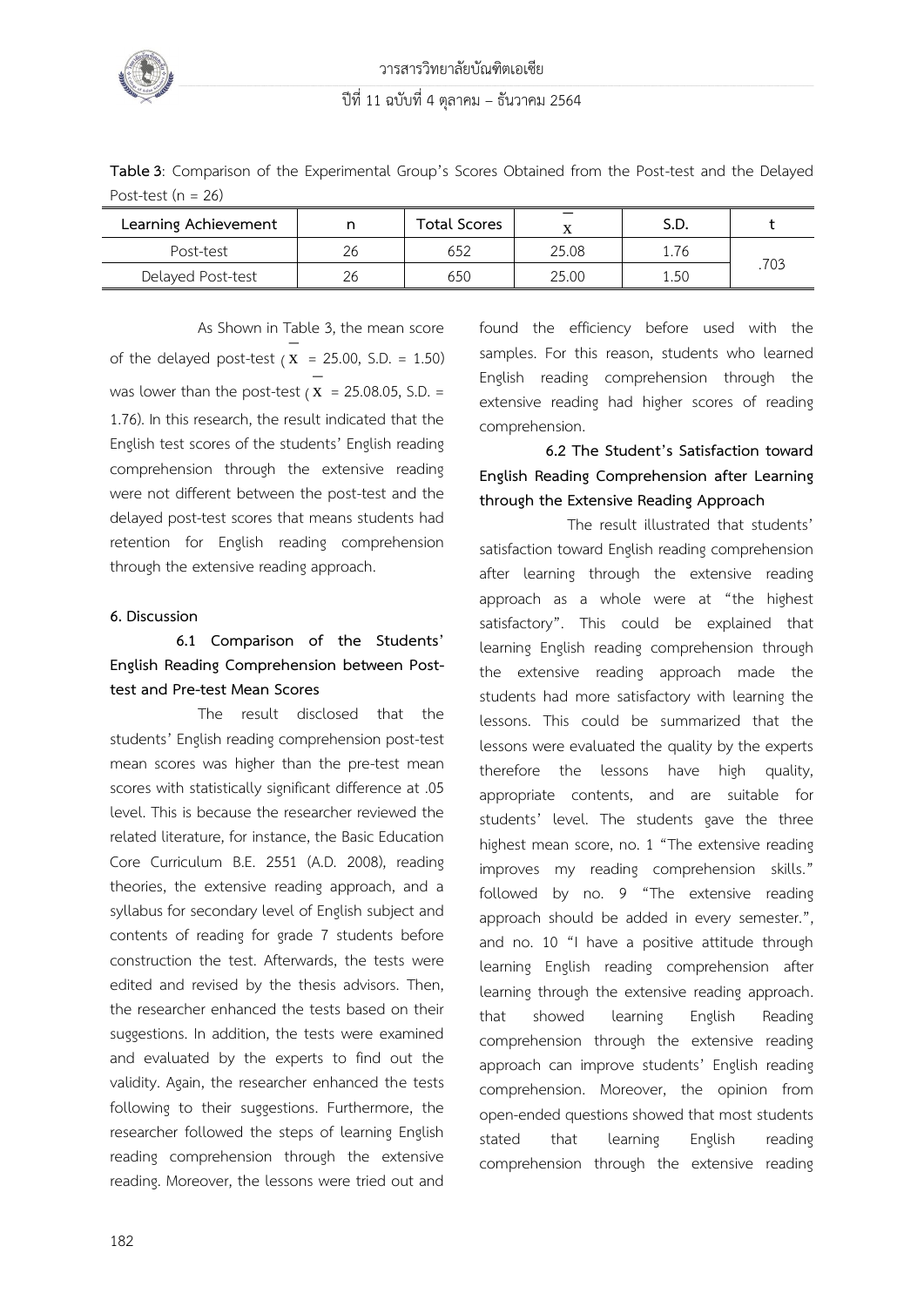

approach made them know how to start reading comprehension in various topics, enjoy the lessons, activities and exercises a lot, satisfied with this teaching method, feel more confident and motivated in reading including be better in reading comprehension. Similarly,

# **6.3 The Students' Retention of English Reading Comprehension through the Extensive Reading Approach**

The results showed that the mean score of the delayed post-test was lower than the post-test. This is could be explained that the English test scores of students' English reading comprehension through the extensive reading approach were not different between the posttest and the delayed post-test scores.

The finding of this research could be considered that fourteen days after the students finished the post-test; the delayed post-test was given to them for checking their target of reading comprehension after the treatment. They spent approximately one hour doing the test. It indicated that learning English reading comprehension through the extensive approach improve students' short-term memory. However, the students learning English reading comprehension through the extensive approach gained significantly scores. The result of the delayed post-test showed that the students retained lower scores than they obtained in the post-test. It was obvious that reading comprehension through the extensive reading approach of students fade out fourteen days after the treatment. Therefore, the result pointed out clearly that learning English reading comprehension through the extensive approach of grade 7 students could help them memorize long termmemory of their reading comprehension. This is confirmed by theory of retention from Sheu (2003) that the length of time for checking the students' retention after learning is 14 days,

because the short-term memory will become long-term memory.

#### **7. Conclusion**

This research aimed: 1) to compare students' reading comprehension achievement before and after learning through extensive reading to develop reading comprehension for grade 7 students; 2) to investigate students' satisfaction toward learning through extensive reading to develop reading comprehension; and 3) to investigate the retention of grade 7 students to reading comprehension by using extensive reading approach. The research hypotheses were: 1) the post-test mean score of students' English reading comprehension is higher than pre-test mean score; 2) students' satisfaction after learning English reading comprehension through the extensive approach in overall was at the highest level; and 3) there is not different between the post-test mean score and the delayed post-test mean score in English reading comprehension through the extensive reading approach.

#### **8. References**

- 1. Arinya, T. (2019). **Why English Matters in Thailand**. Retrieved 26 April 2020, from [https://www.bangkokpost.com/](https://www.bangkokpost.com/business/1798104/why-english-matters-to-thailand) [business/1798104/why-english-matters](https://www.bangkokpost.com/business/1798104/why-english-matters-to-thailand)[to-thailand.](https://www.bangkokpost.com/business/1798104/why-english-matters-to-thailand)
- 2. Extensive Reading Foundation ( 2011) . **The Extensive Reading Foundation' s Guide to Extensive Reading**.
- 3. Graddol, D. (2006). **English Next**. United Kingdom : British Council.
- 4. Hayes, D. (2010). "Language Learning, Teaching and Educational Reform in Rural Thailand: An English Teacher's Perspective" **Asia Pacific Journal of Education**, 30 (3), pp. 305-319.